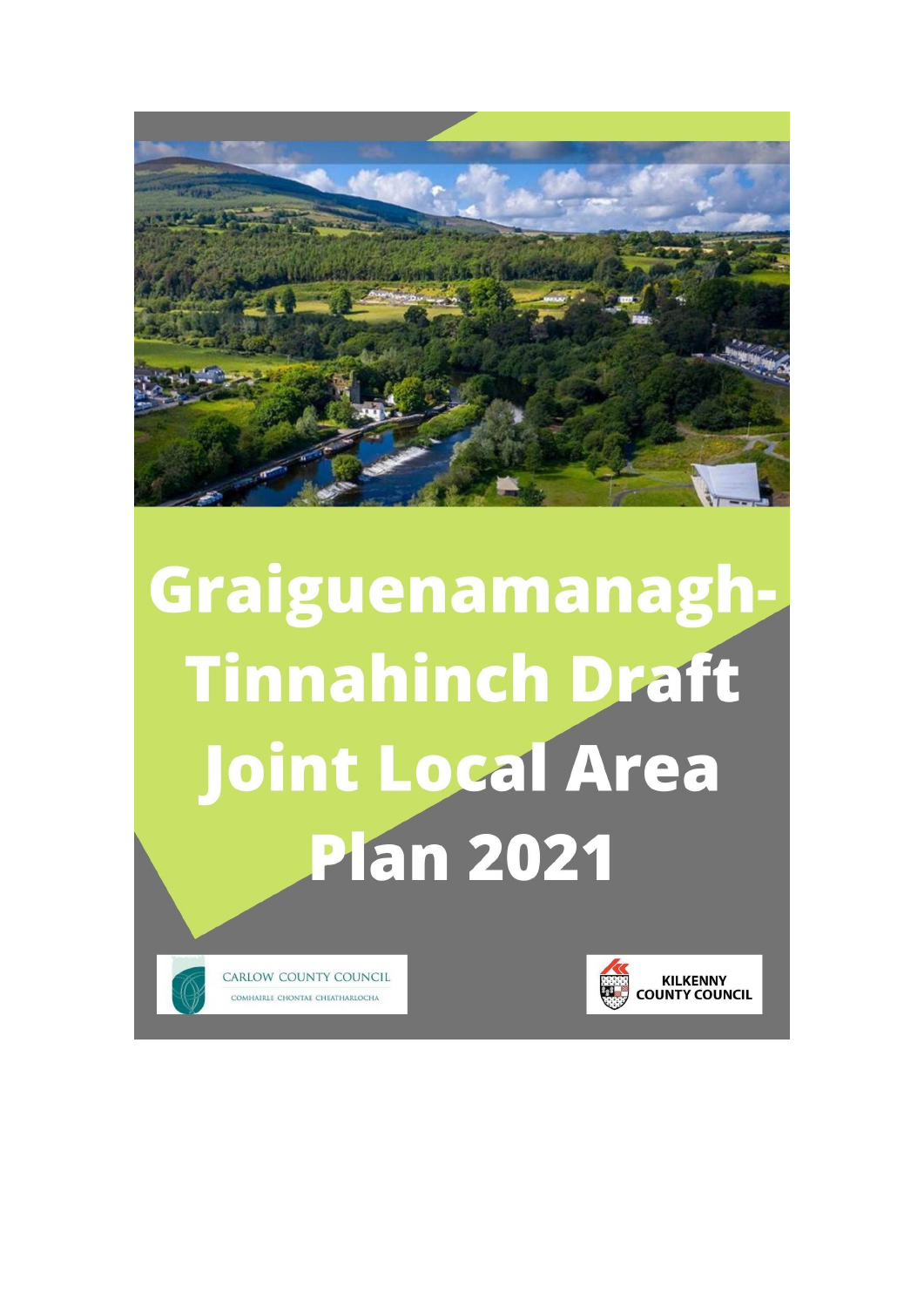# **1 INTRODUCTION**

This report forms part of the statutory procedure for the making of a Local Area Plan (LAP). It addresses the changes required from a submission received from the Office of Public Works (OPW) during the 4-week public consultation period, from the 9th April to the 7th May 2021, in relation to the Proposed Material Alterations to the Draft LAP.

# **2 Assessment of Changes**

### **2.1 Climate Change**

Insert a Section 2.2.2 titled 'Climate Change' to address how climate change has been considered

*The CFRAMS flood extent mapping for the current and mid-range future scenarios, as provided by the OPW (See Figure 2.1). Such scenarios were compared as part of the SFRA to establish an indication of future risk in areas using the difference between the flood extents with/without climate change. The review concluded that no proposed highly vulnerable zonings are at risk in the future, however some existing zonings and well-established areas of the settlement could come under increased flood risk.* 

*The CFRAMS flood extent mapping concluded two areas in Tinnahinch would be at vulnerable from the mid-range and high-end future climate change scenarios. Therefore, the proposed flood relief measures will require to be designed for climate change adaptability. Adaptation would require additional height and length of hard defences and additional space for embankments, adaptations could be accommodated at moderate to significant cost and visual impact. Areas at specific risk from potential increases in flood extent due to climate change are discussed in Section 2.2.6 Justification Tests.* 

*Site specific flood risk assessments should address climate change scenarios in relation to FFLs and potential mitigation measures in these areas. "When a site-specific flood risk assessment is being prepared for a parcel of land within the settlement boundary, the respective County Development Plan and SFRA of Kilkenny or Carlow County Council must be consulted as these Plans provide the appropriate overarching policy framework for the approach to site specific FRAs.*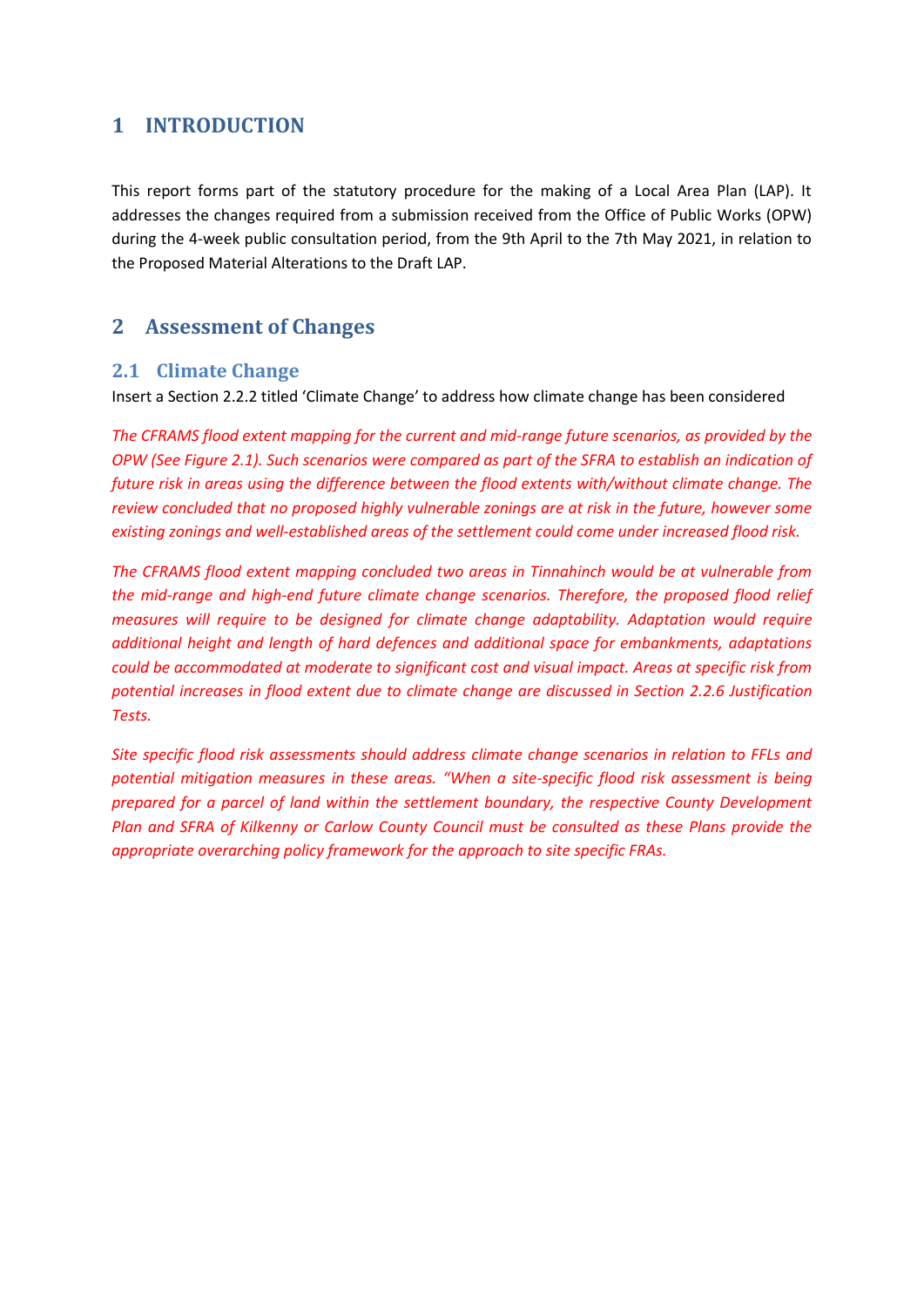

Figure 1.1 Mid and High Range Scenarios

### **2.2 Justification Tests**

Amend Section 2.2.6 of SFRA titled 'Justification Tests' to include following text:

#### **Justification Test for site zoned 'Open Space/Recreation' at 'The Quay' Graiguenamanagh**

*The subject site is identified for Open Space/Recreation. The land use zoning is intended to facilitate and strengthen the existing tourism industry within the core area of the settlement whilst also providing for overnight accommodation. Such facilities must be provided for adjacent to available services and amenities. As part of the planning application process this site was subjected to a sitespecific flood risk assessment which included a recommendation for the operation of flood evacuation plan and also specifies the location of the camping pods on site. There are no suitable alternative lands in areas at lower risk of flooding within or adjoining the settlement core.* 

#### **Justification Test for lands identified for MPO 1.1**

*The subject site is identified for Open Space/Biodiversity Conservation and has been designated a site-specific objective MPO1.1 to provide a high quality community based amenity area. The land use designation and site-specific objective is in accordance with an existing established use on this site. Such designations will aid the development of the tourism industry in the settlement and much*